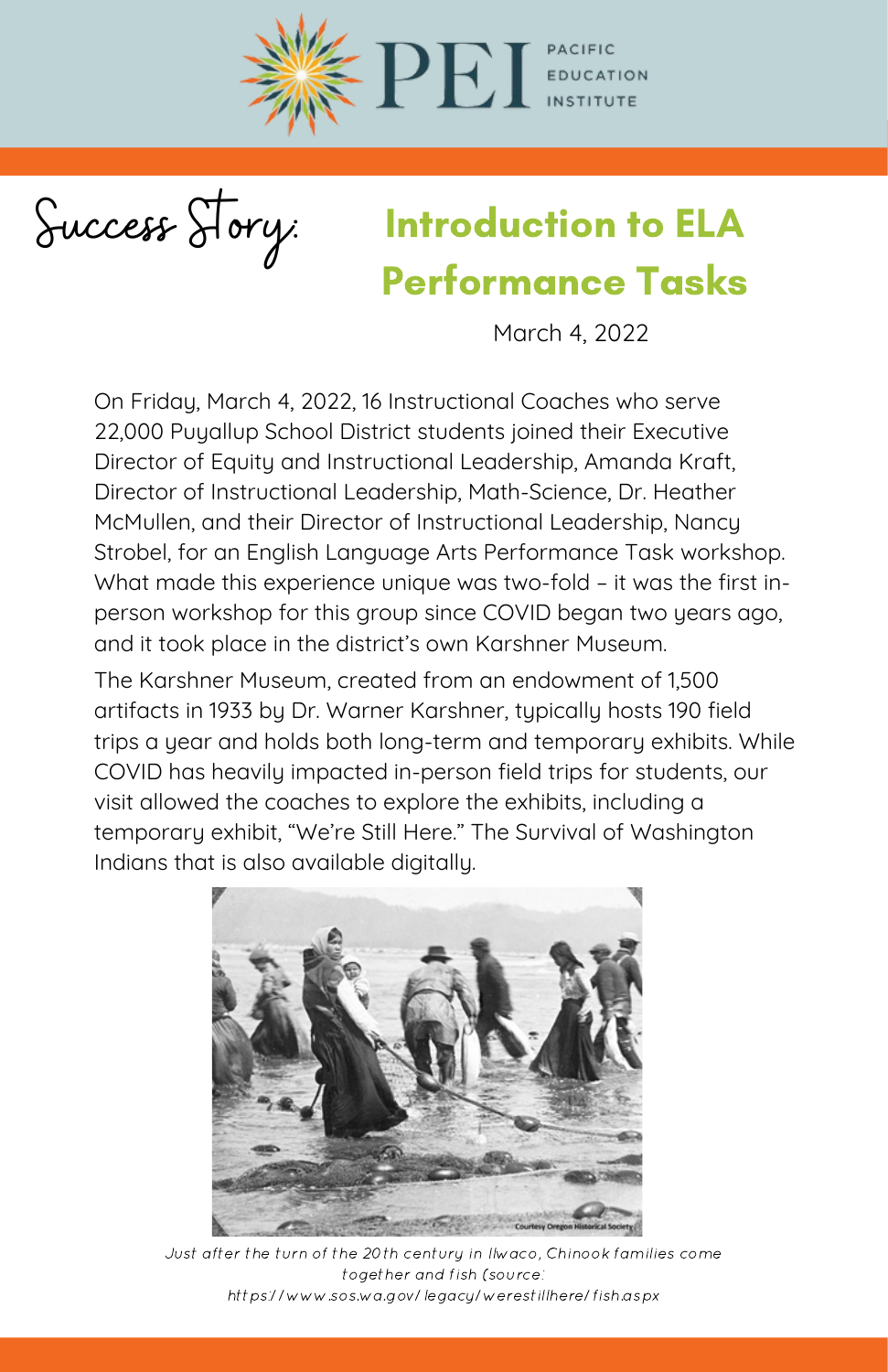

East Sound South FieldSTEM Coordinator, Cindy Haverkamp, wove the museum's exhibits into her presentation, using a panel from the temporary exhibit for her land acknowledgement, and guiding the coaches through a field investigation that demonstrated how the museum's exhibits could be used to help students develop background knowledge for PEI's 7th grade ELA performance task entitled, "Water Quality Monitoring," which asks the essential question: Why is clean water important to our communities?



Director of Instructional Leadership for Math and Science, Dr. Heather McMullen, leads instructional coaches in a reflection about their professional learning.

Using a data sheet based on a lesson from Project WILD's K-12 Curriculum and Activity Guide called "Museum Search", coaches searched the exhibits for examples of how water was represented in photos

and art. Next, they reflected on what these examples suggested about the available resources and cultural values of the Indigenous peoples represented in the exhibits. Some key examples they found included references to a major food source: salmon, and their need for clean water, as well as the way that villages and buildings were oriented to face bodies of water such as rivers or the Puget Sound.